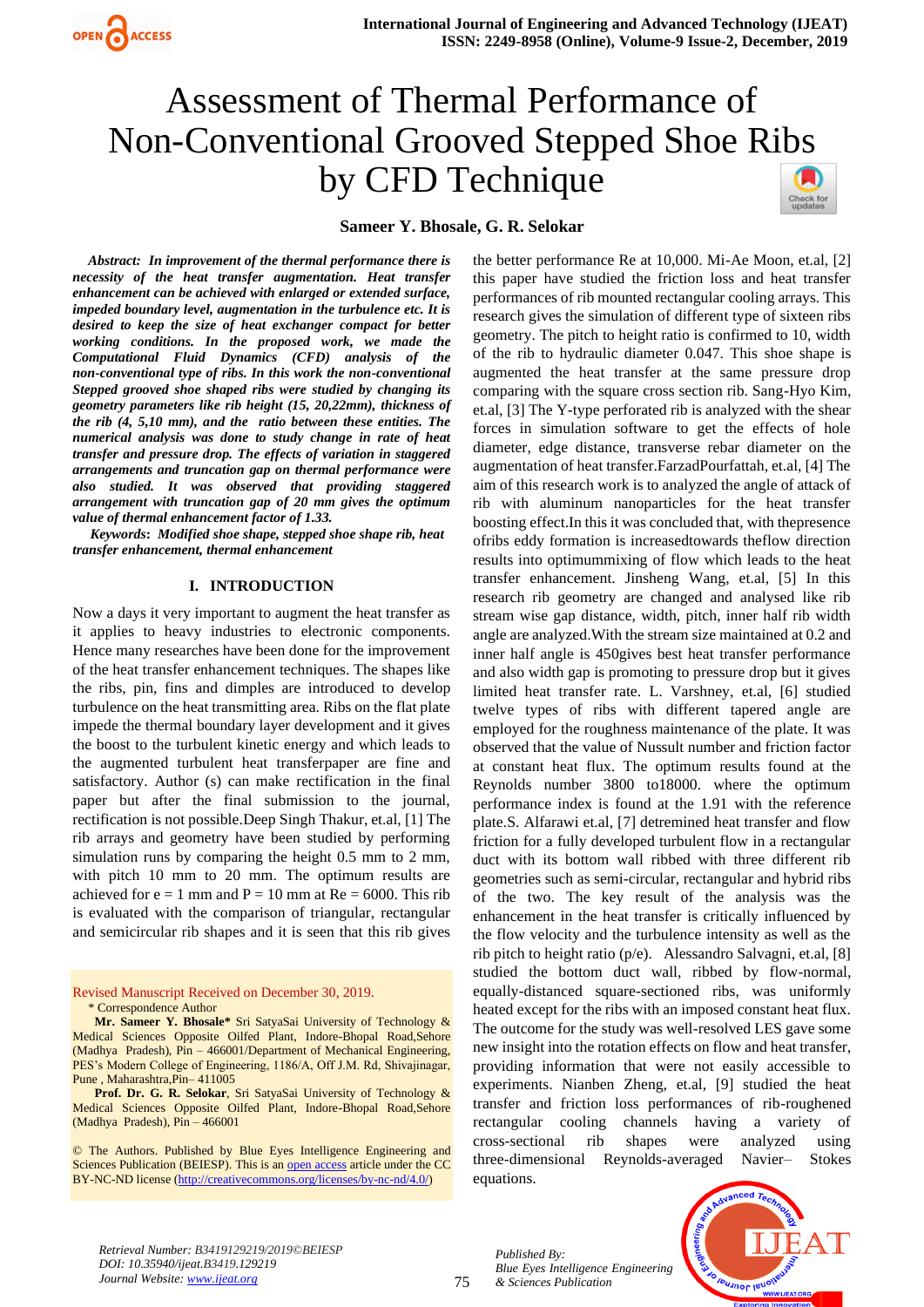The Reynolds stress model was used with the pressure strain model to analyse the turbulence. The computational results for the area-averaged Nusselt number were validated by comparison with the experimental data under the same conditions. The new shoe-shaped rib design showed the best heat transfer performance with a pressure drop similar to that of the square rib.T. Alam,et.al, [10]investigated the application of conical protrusion ribs roughness on the absorber plate of solar air heater duct which showed effective enhancement of the heat transfer rate irrespective of pressure drop penalty. It was observed that The values of friction factor decrease continuously with increasing the relative pitch ratio, which is due to fact that higher values of relative pitch attributed to low resistance offer to flow.

The main inference revealed that rib Shape, pitch, attack angle, height to pitch ratio, arrangement, stream wise gap, etc parameters affect the performance of the rib considerately. Therefore attempt is made in order to optimize the best thermal performance in case of the new stepped shoe shaped ribs.

# **II. PROPOSED METHODOLOGY**

# **a. BLOCK DIAGRAM**

The cross section of experimental air domain is maintained with rectangular shape of dimensions of 180mm×290mm and the length of it is 2.7 m. In this stepped shoe shape rib mounted plate is placed for the analysis of heat transfer enhancement. The study and analysis is done with simulation software with considering the K-ξ model. Where the dimensional turbulent velocity is developed by the simulating software and more precise study and analysis can be done respect to it.



**Fig.1. Block Diagram of Grooved Stepped Shoe Shaped Rib**

This paper analyses the four main and modified shapes such as flat pate, shoe shape, stepped shoe shape and stepped grooved shoe shape rib. In order to develop turbulence variation in the rib height, rib thickness, groove diameter, is done as per Table I. The simulation study and analysis is carried out with the temperature, pressure and velocity with heat flux of 800 w/m<sup>2</sup>, velocity is maintained is 2 m/s.

**Table- I:.Parameters under Consideration**

| Sr.<br>N <sub>0</sub> | <b>Geometry</b> | <b>Thick</b><br>ness<br>(mm) | Height<br>(mm) | Groove<br>Dia<br>(mm) | h/t | d/t |
|-----------------------|-----------------|------------------------------|----------------|-----------------------|-----|-----|
|                       | Flat plate      |                              |                |                       |     |     |

| $\overline{c}$ | Simple<br>Shoe Shape    | 10 | 20 |   | $\overline{c}$        |                         |
|----------------|-------------------------|----|----|---|-----------------------|-------------------------|
| 3              | Stepped<br>Shoe Shape   | 5  | 20 |   | 4                     |                         |
| 4              | Stepped<br>Shoe Shape   | 4  | 20 |   | 5                     |                         |
| 5              | Stepped<br>Shoe Shape   | 5  | 15 |   | 3                     |                         |
| 6              | Stepped<br>Shoe Shape   | 5  | 20 |   | 4                     |                         |
| 7              | Stepped<br>Shoe Shape   | 5  | 22 |   | $\overline{4}$ .<br>4 |                         |
| 8              | Stepped<br>Shoe Shape   | 5  | 20 | 2 | 4                     | 0.<br>$\overline{4}$    |
| 9              | Stepped<br>Shoe Shape   | 5  | 20 | 3 | 4                     | $\overline{0}$ .<br>6   |
| 10             | Stepped<br>Shoe Shape   | 5  | 20 | 4 | 4                     | 0.<br>8                 |
| 11             | Truncation<br>gap 10 mm | 5  | 20 | 3 | 4                     | $\boldsymbol{0}$ .<br>6 |
| 12             | Truncation<br>gap 15 mm | 5  | 20 | 3 | 4                     | 0.<br>6                 |
| 13             | Truncation<br>gap 20 mm | 5  | 20 | 3 | 4                     | 0.<br>6                 |
| 14             | Truncation<br>gap 25 mm | 5  | 20 | 3 | 4                     | 0.<br>6                 |

# **A. Analysis for flat plate**

It very important to analyze the heat transfer characteristics of the flat plate to have the reference value to the further work. We have the 4mm thick 800mm×150mm flat plate is simulated as per the given conditions of input with heat flux of 800 w/m<sup>2</sup>velocity is 2 m/sec.

Temperature profile is shown with the streamline indicates that, there is no turbulence generated on the plate, hence there is no turbulence heat transfer from the same flat plate model. Also boundary layer formed on the flat plate which can be differentiatedwith the colour on the fig. 2. Also the temperature absorbed by the working medium i.e air is goes decreases as the gong towards the vertical direction. This is due to no extra efforts are gaining by the heat transfer process. The average temperature of plate is 354 K.



**Fig. 2 Temperature contour for flat plate.**

Pressure contour showed by the fig. 3, as there is flat surface for the air flow no pressure generation can be observed in the region belongs to flat plate and the further hence the pressure drop is measured at this stage is 5 Pa.



*Published By:*

*& Sciences Publication*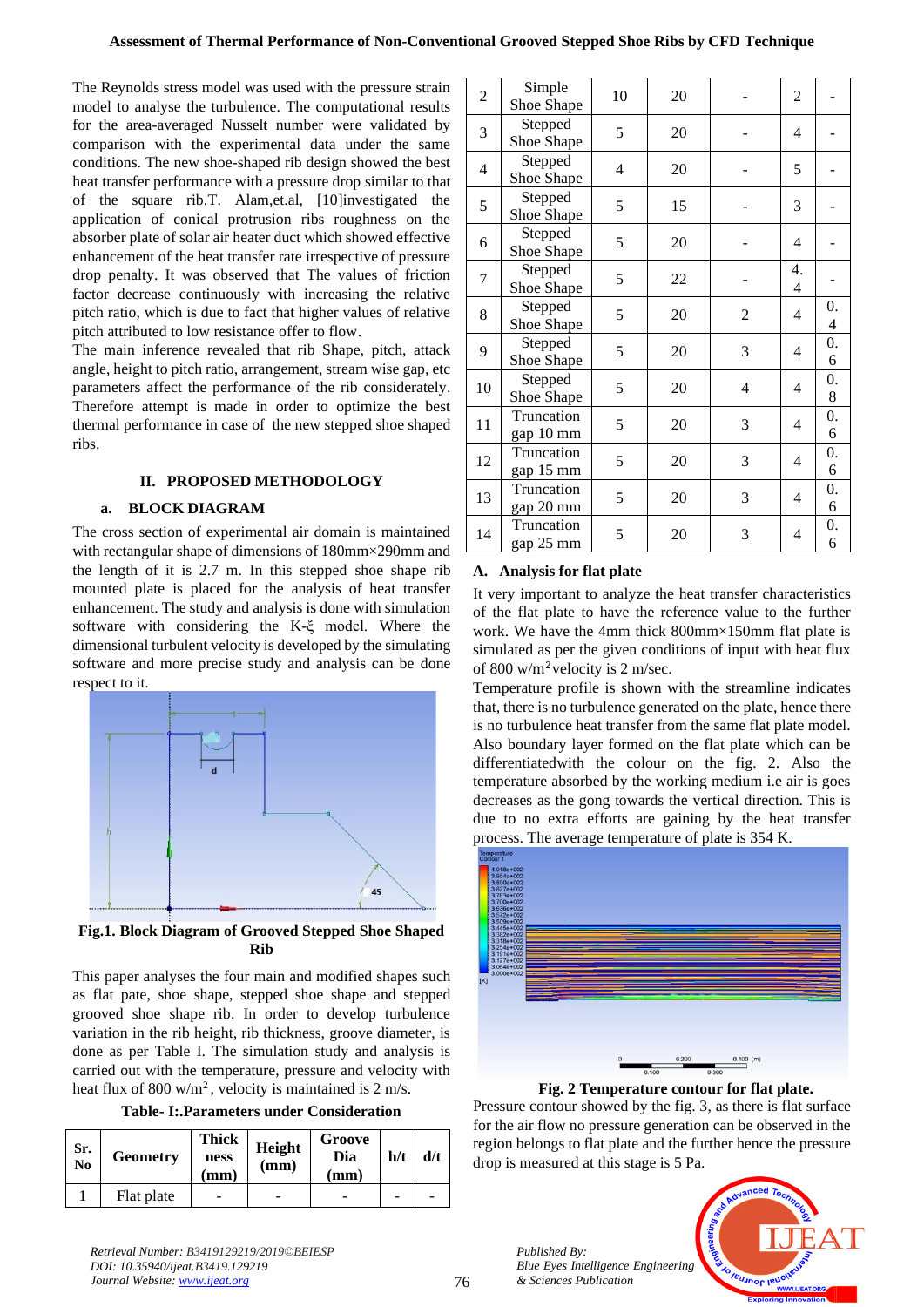



**Fig. 3 Pressure contour flat plate.**

From the velocity contour (Fig 4) the it shows there is no any turbulence and vortex generation at the region above the flat plate, hence the heat transfer coefficient obtained is lower, ultimately we have the scope to improve this parameter to get the maximum augmentation of the heat transfer. Nussult number from the simulation is 95.781 and heat transfer coefficient is 14.81 W/mK.



**Fig. 4 Velocity contour flat plate.**

# **B. Analysis based on geometrical variation of shoe shape Ribs**

Shoe shape rib of height 20mm and width 20mm is placed on the flat plate over the width of 150mm. This plate is place with above mentioned condition and the simulation is done with temperature, velocity and pressure are discussed below as per point 2 to 10 (table I).It Shows the turbulence generated by the shoe shape on the plate profile which can be augment the heat transfer from the plate as turbulence created by the shoe shape rib. Pressure drop can be observed to the pressure tile which gives the enhancement effect to the heat transfer. Similar type of simulation is done with the stepped shoe shape rib mounted plate, the profiles are discussed. Shoe shape rib creates the pressure at the side the wall of rib as this pressurized air is travelled over the head of the rib it converts in to velocity and get boosted up.

# **I] Temperature distribution of the shoe shape rib**

Various temperature profile for the different geometrical shapes of shoe shaped ribs are shown in figures.



**Fig. 5.Temperature profile of shoe shape rib**



**Fig. 6 Temperature profile of stepped shoe shape rib.**



# **Fig. 7 Temperature profile of stepped shoe shape rib with groove.**

Fig. 5 to 7 shows temperature contours for shoe shaped rib, stepped shoe shape rib, and stepped shoe shape rib with groove. The average surface temperature obtained in above cases is 342.702 K, 339.958 K, 336.915K respectively. Stepped shoe shape ribs with groove gives the smallestaverage temperature of the surface with above geometries which result in higher heat transfer coefficient across the plate. From the above mentioned result it can be attributed that geometrical variation have significant effect on the average surface temperature of heater plate. Also the streamline shows the vortex generated with respect to the temperature distribution over the plate surface.

Shoe shape ribs gives the pressure drop of 8Pa and Nussult number is 121.13 and heat transfer coefficient is 18.7345  $W/m<sup>2</sup>K$ . which shows the better heat transfer performance with respect to flat plate.

*Retrieval Number: B3419129219/2019©BEIESP DOI: 10.35940/ijeat.B3419.129219 Journal Website[: www.ijeat.org](http://www.ijeat.org/)*

77

*Published By: Blue Eyes Intelligence Engineering & Sciences Publication* 

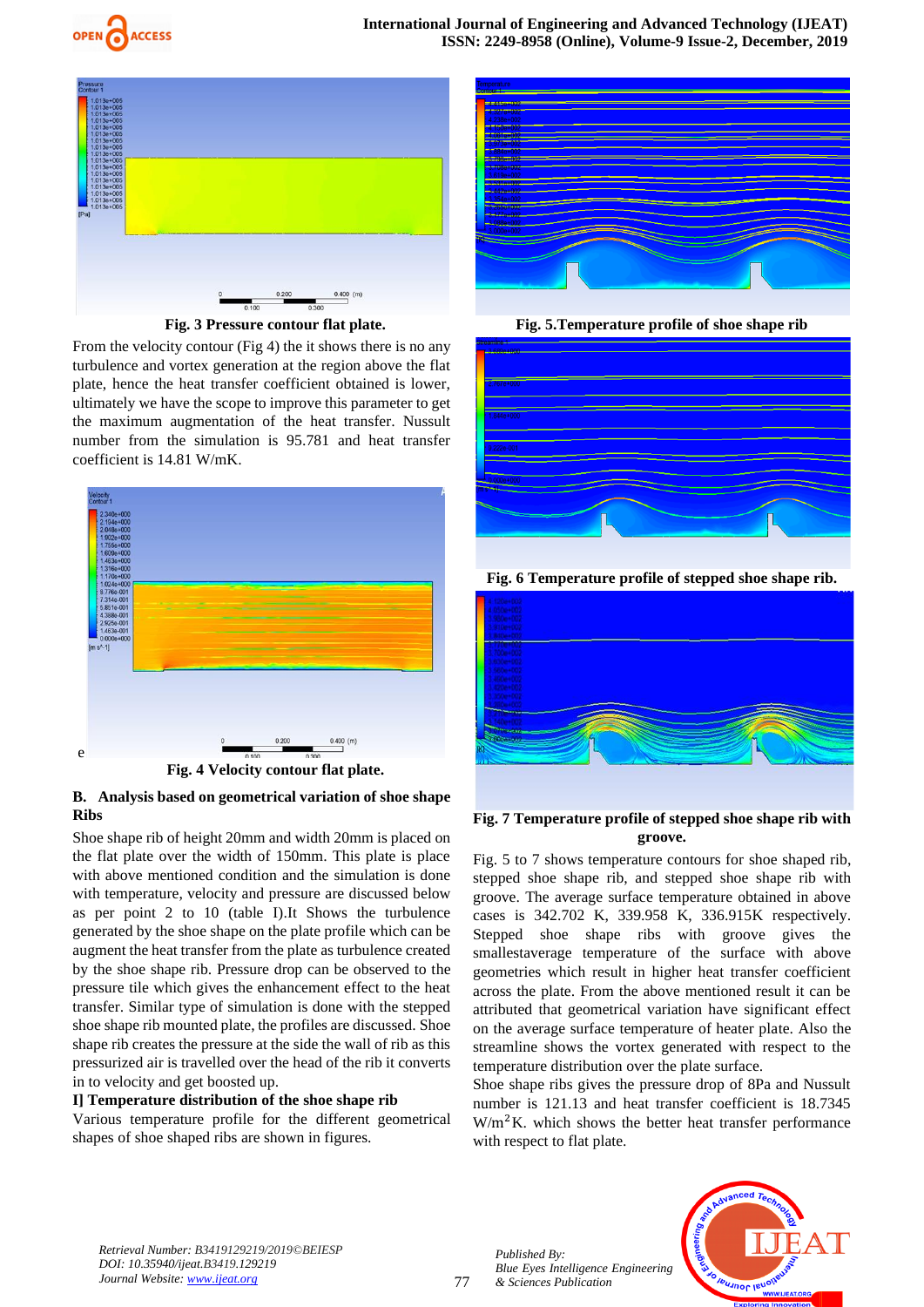**II] Velocity distribution of the shoe shape rib** 



**Fig. 8. Velocity profile of shoe shape rib**



**Fig. 9 Velocity profile of stepped shoe shape rib.**



**Fig. 10 Velocity profile of stepped shoe shape rib with groove.**

Fig. 8 to 10it is observed there is vortex generation after the ribs and subsequent reattachment of it further downstream between the two ribs. Thisphenomenon is responsible for increase in heat transfer and increase in pressure drop. In case of filleted shoe ribs vortex generation is large as compared to shoea rib which leads to significant increase in heat transfer, while in case of stepped shoe ribs there is secondary vortex generation along with primary vortex which leads to localized hot spots in groove due secondary vortex and decreases the heat transfer. This gives the more groove shape on the rib head gives the significant increase in Nussult number leads to have more heat transfer coefficient.

# **III] Pressure distribution of shoe Shape**

Shoe shape gives the best energy transfer as the pressure developed by the ribs converted in to the velocity which gives the augmentation in the heat transfer. Modification in the shoe shape gives thepressuredrop 8 Pa, 9 Pa, 8 Pa. This pressure drop gives the friction factor enhancement on the increase in the same.



**Fig. 11 Pressure profile shoe shape rib**



**Fig. 12 Pressure profile of stepped shoe shape rib.**



**Fig. 13 pressure profile of stepped rib with groove C. Data Reduction**

1] Average surface temperature (Ts) It can be taken from the obtained temperature plots

# 2] Nusselt number

 The Nusselt number is a measure of the convective heat transfer occurring at the surface and is defined as hd/k, where h is the convective heat transfer coefficient, d is the diameter of the tube and k is the thermal conductivity.

$$
= \frac{qD_h}{k(T_S - T_0)}
$$

3] Friction factor

 $Nu$ 

*Published By:*

*& Sciences Publication* 

 The friction factor is a measure of head loss or pumping power.



(1)

*Retrieval Number: B3419129219/2019©BEIESP DOI: 10.35940/ijeat.B3419.129219 Journal Website[: www.ijeat.org](http://www.ijeat.org/)*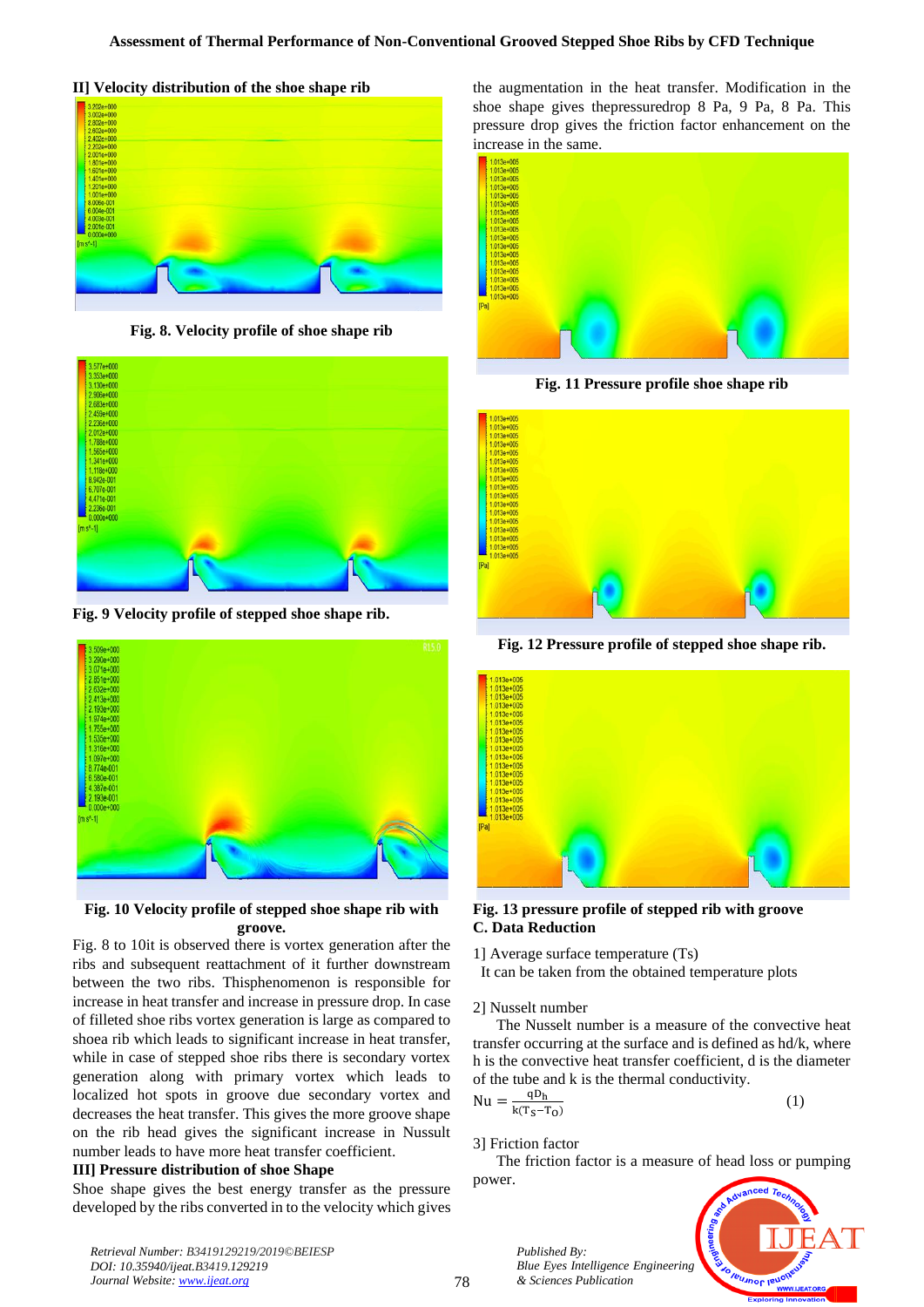

$$
f = \left(\frac{\Delta P}{\frac{1}{2}\rho U_m^2}\right) \frac{D_h}{L}(2)
$$

4] Thermal enhancement factor

 The thermal enhancement factor is defined as the ratio of the heat transfer enhancement ratio to the friction factor ratio. This parameter is also used to compare different passive techniques and enables a comparison of two different methods for the same pressure drop.



**Fig. 14 Thermal Enhancement Factor**

Fig. 14 shows the thermal enhancement factor that shows the standard shoe shape gives the 1.08 as of the stepped modified shoe shape gives the further augmentation to 1.11. Stepped shoe shape with the groove on the head of the rib is states the 1.25 which gives the 15% thermal enhancement over the standard shoe shape rib. As the best indication given from the stepped shoe shape with groove with the temperature and velocity with best pressure drop where observed.

# **D. Modification of the rib spacing in truncation with staggered arrangement**

Thermal enhancement from the plate can be depend upon the arrangement of the rib that the truncation staggered arrangement gives the further enhancement of heat transfer is calculated at the centered arrangement with the different gaps were analyzed. The new arrangement consists of ribs having pitch P/2. A slight gap is provided in between to check if it is possible to get better thermal characteristics. Three gaps provided are 5 mm, 10 mm and 15 mm respectively. CFD analysis is performed for this new arrangement and truncation gap and results are obtained to investigate the modifications done in the geometry. The air velocity is 2 m/s and the heat flux provided is 800 W/m2.

# **I] Temperature and streamline profile of truncation with staggered arrangement of the ribs**

Temperature and streamline distribution of the truncation with staggered arrangement of the rib with truncation gap of 10 mm, 15 mm and 20 mm are shown in fig 15 t0 17 respectively.The truncation gap helps to developed turbulence. It is observed that the highest value of heat transfer is possible in case of truncation than that of inline , staggered arrangement. With this simulation analysis it is observed that that the best heat transfer coefficient to the 20 mm truncation gap  $25.2797$  w/m<sup>2</sup>k for the temperature of 331.646 k



**Fig. 15 Temperature and streamline profile for 10 mm truncation gap**



**Fig. 16 Temperature and streamline profile for 15 mm truncation gap**



**Fig. 17 Temperature and streamline profile for 20 mm truncation gap**





**Fig. 18 Pressure profile for the truncation gap 10 mm.**

*Retrieval Number: B3419129219/2019©BEIESP DOI: 10.35940/ijeat.B3419.129219 Journal Website[: www.ijeat.org](http://www.ijeat.org/)*

*Published By: Blue Eyes Intelligence Engineering & Sciences Publication* 

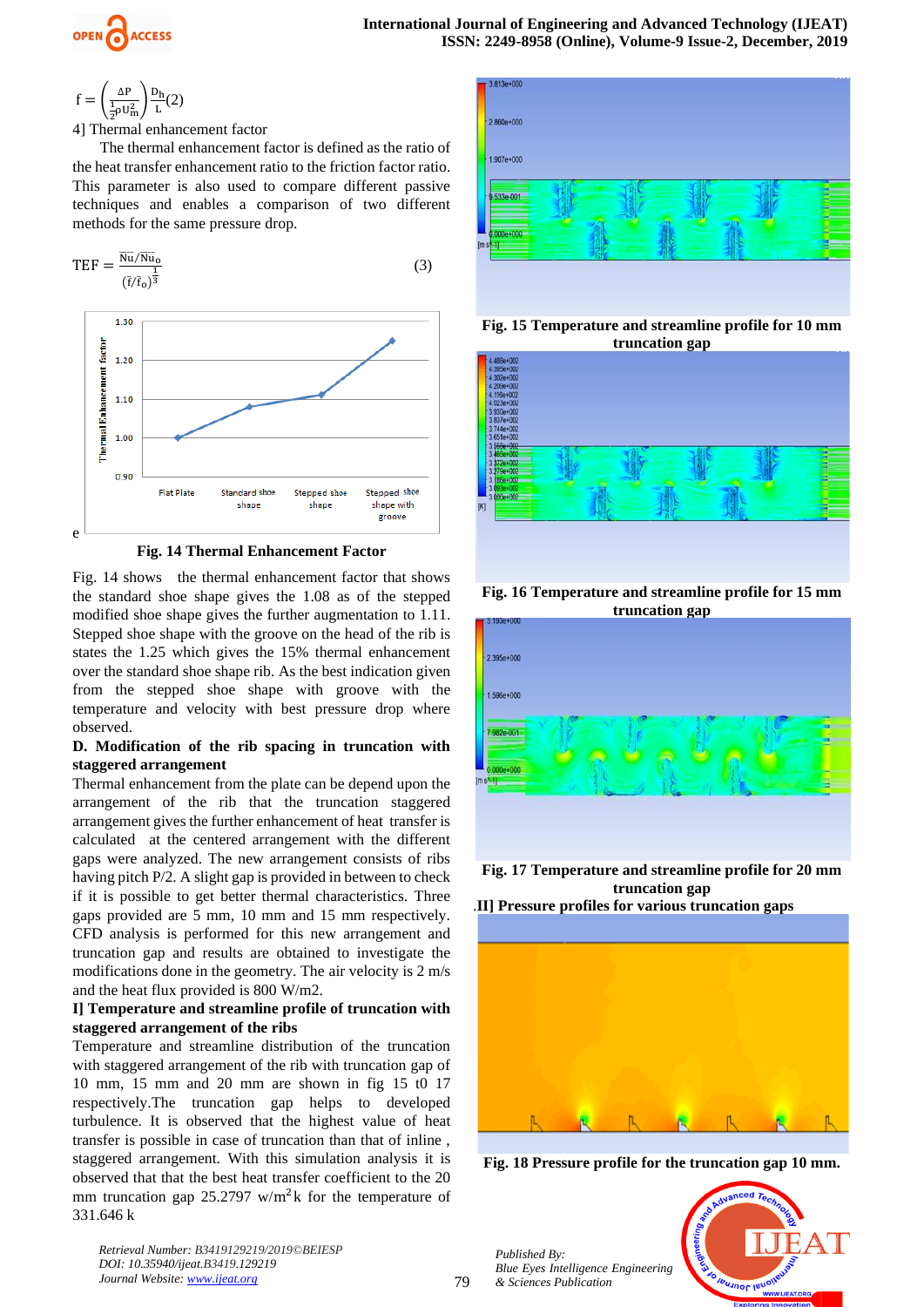

**Fig. 19 Pressure profile for the truncation gap 15 mm.**



**Fig. 20 Pressure profile for the truncation gap 20 mm**

Fig.18 to 20 shows pressure contours for filleted shoe shaped ribs with mid-truncation of 10 mm, 15 mm and 20 mm. The pressure difference obtained in above cases is almost similar with pressure drop being of 14 Pa respectively.

#### **III. RESULT ANALYSIS**

# **A. Effect of geometry variation on Nusselt Number**



# **Number** The effect of geometry variation on Nusselt number is shown

in above figure 21, The turbulent heat transfer from the stepped shoe rib gives the augmentation in heat transfer for the step thickness of 5mm. This modified stepped shoe shape rib gives increased heat transfer properties with respect to the normal shoe shape rib. The trend shows that the Nussult number increases with modification in the rib shapes over the flat plate. Further increase in the turbulence in the path of the stream can be achieved by providing groove, which is leads to increase the Nussult number. The increment of 50.37% in Nusselt number is achieved forthe grooved boot shape rib over the flat plate.

# **B. Effect of Truncation gap variation on Nusselt Number**



#### **Fig. 22 Effect of truncation gap on Nusselt Number**

The trends showing effect of variation on the truncation gap on the Nussult number. In this case the truncation gaps are varied such as 10 mm, 15 mm, 20 mm, 22.5 mm, 25 mm. Trend gives the increment in the Nussult number from the 10 mm to 20 mm, further the Nusselt number drops due to non contact of air on the ribs. The highestNussult number gives at the truncation gap of 20 mm is 180.40. In this turbulence created between the truncation .





**Fig. 23 Effect of truncation gap on Enhancement factor**

Truncation with staggered arrangement gives the best results in the heat transfer enhancement. Providing staggered arrangement truncation gap reduces the surface temperature gradually till 20 mm and gives increased value of surface temperature further increase in truncation gap. It is observed that there is increasing trend in Nu/Nuo ratio for increasing truncation gap up to 20 mm, beyond which there is decreases in Nu/Nuo ratio. Nu/Nuo ratio increases from 1.47 for 10 mm to 1.57 for 20 mm and then decreases to 1.47 for 25 mm

#### **D. Effect of Truncation gap variation on Thermal Enhancement factor**

The thermal enhancement factor includes the effect of friction factor also. Therefore it gives clear indication of increase in heat transfer over change in pressure drop due to turbulence. The increasing trend of thermal enhancement factoris observed for increasing truncation gap up to 20 mm, beyond which there is decreases in TEF. This is due to the combination of mixing of the flow which leads to the generation of turbulence and augmentation of the Nussult number. The highest value of thermal enhancement factor is 1.33 at 20 mm truncation gap. The increase in truncation gap beyond 20mm reduces the thermal enhancement factor.

**IBUJNOF IBUO** 

*Retrieval Number: B3419129219/2019©BEIESP DOI: 10.35940/ijeat.B3419.129219 Journal Website[: www.ijeat.org](http://www.ijeat.org/)*

*Published By:*

*& Sciences Publication* 

*Blue Eyes Intelligence Engineering*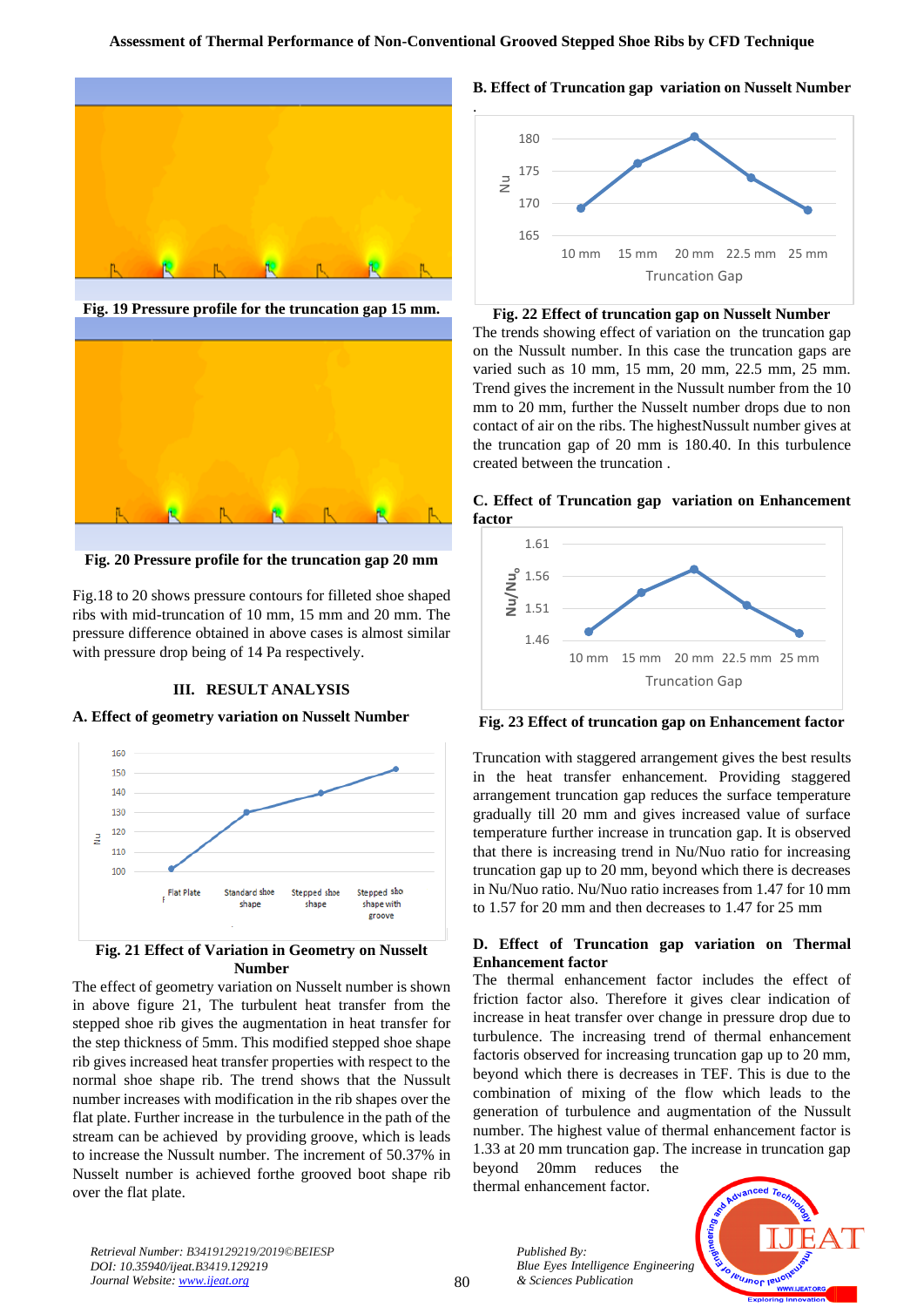



**Fig. 24Effect of truncation gap on Thermal Enhancement factor**

#### **IV. RESULT TABLE**

#### **Table- II: Result Table**

| Sr.<br>N <sub>0</sub>     | <b>Geometry</b>                                  | <b>Nu</b> | Nu/N<br><b>uo</b> | <b>TEF</b>   |  |  |  |
|---------------------------|--------------------------------------------------|-----------|-------------------|--------------|--|--|--|
| $\mathbf{1}$              | Flat plate                                       | 100       | 1                 | $\mathbf{1}$ |  |  |  |
| $\overline{c}$            | Simple Shoe Shape                                | 130       | 1.21              | 1.18         |  |  |  |
| <b>Stepped Shoe Shape</b> |                                                  |           |                   |              |  |  |  |
| 3                         | $h/t = 4$                                        | 148.57    | 1.42              | 1.27         |  |  |  |
| $\overline{4}$            | $h/t = 5$                                        | 135.67    | 1.43              | 1.20         |  |  |  |
| 5                         | $h/t = 3$                                        | 129.46    | 1.32              | 1.18         |  |  |  |
| 6                         | $h/t = 4.4$                                      | 146.45    | 1.39              | 1.23         |  |  |  |
| 7                         | $h/t = 4$<br>$d/t = 0.4$                         | 160.22    | 1.42              | 1.22         |  |  |  |
| 8                         | $h/t = 4$<br>$d/t = 0.6$                         | 167.21    | 1.46              | 1.25         |  |  |  |
| 9                         | $h/t = 4$<br>$d/t = 0.8$                         | 162.37    | 1.43              | 1.21         |  |  |  |
| 10                        | Truncation gap 10 mm<br>$h/t = 4$<br>$d/t = 0.6$ | 169.2     | 1.48              | 1.23         |  |  |  |
| 11                        | Truncation gap 15 mm<br>$h/t = 4$<br>$d/t = 0.6$ | 176.41    | 1.54              | 1.26         |  |  |  |
| 12                        | Truncation gap 20 mm<br>$h/t = 4$<br>$d/t = 0.6$ | 180.41    | 1.58              | 1.33         |  |  |  |
| 13                        | Truncation gap 25 mm<br>$h/t = 4$<br>$d/t = 0.6$ | 168.35    | 1.47              | 1.22         |  |  |  |

Table II represents the key results of geometry variation of stepped grooved shoe shape rib in the form of Nusselt Number (Nu), Enhancement factor (Nu/Nu<sub>0</sub>) and thermal enhancement factor (TEF).

The geometrical variation consider are flat plate (1), simple shoe shape ribs (2), Stepped Shoe shape ribs (3-6), Stepped grooved shoe shaped ribs (7-9) and truncation gap variation 10 to 25 mm (10-13). The thermal enhancement factor (TEF) is main deciding parameter as it includes effect of friction factor as per equation (3). It is observed that the magnitude of TEF is lowest for the simple shoe shape ribs (1.18). In case of stepped shoe shape ribs due to the step the optimum result obtained at  $h/t = 4$  (TEF= 1.27). The TEF increases by provision of groove on the top of the rib. The highest value of TEF achieved at d/t=0.6 is 1.25.

The enhancement in heat transfer is due to creation of turbulence on provision of grooves on ribs top. The truncation gap plays main role in augmentation of heat transfer and lowering pressure drop. The optimum value of thermal enhancement factor is 1.33 at 20 mm truncation gap.

### **V. CONCLUSIONS**

- 1. The new Stepped Grooved shoe shape rib can be considered as an heat transfer augmentation tool. The shoe shape thickness and groove diameter plays main role in heat transfer increment.
- 2. For stepped with grooved shoe shape rib heat transfer increases with turbulence which gives the heat transfer enhancement with respect to the flat plate.
- 3. Varying the thickness of the stepped shoe shape rib has significant effect on heat transfer rate. It gives highest results for the stepped boot shape at 5 mm head thickness of the stepped rib.
- 4. As the thickness of the shoe head is modified to 5 mm, Nussult number and heat transfer augmentation observed numerically in thermal enhancement factor to 1.11.It can be concluded that the head thickness of the stepped shoe shape rib (up to 5mm) helped in better heat transfer characteristics.
- 5. Providing the groove on the head of the stepped shape of the rib gives better turbulence in the path of the flow. Modifying the diameter of the groove (3 mm) gives the best enhancement in the heat transfer. Thermal enhancement factor also gives augmentation to the stepped with groove boot shape rib of 1.25.
- 6. Providing staggered arrangement with truncation gap of 20 mm gives the highest value of thermal enhancement factor of 1.33 due to best mixing of the flow. Nusselt and thermal enhancement factor to optimized arrangement is 180.40.

# **REFERENCES**

- 1. Deep Singh Thakur, Performance Evaluation of Solar Air Heater With Novel Hyperbolic Rib Geometry, Int. J. of Renewable Energy, 105 (2017), pp 786-797
- 2. Mi-Ae Moon, Min-Jung Park, Kwang-Yong Kim, Evaluation of heat transfer performances of various rib shapes, International Journal of Heat and Mass Transfer 71 (2014) pp 275–284
- 3. Sang-Hyo Kim, "Generalized formulation for shear resistance on Y-type profound rib shear connectors"2016.
- 4. FarzadPourfattah, "The numerical investigation of angle of attack of inclined rectangular rib on the turbulent heat transfer of Water-Al2O3 NanoFluid in a tube" Int. J. of Mechanical Sciences ,(17), 2017.
- 5. Jinsheng Wang, Numerical investigation of heat transfer and fluid flow in a rotating rectangular channel with variously-shaped discrete ribs, Int. J. of App. Thermal Engineering, 129 (2018) 1369-1381.
- 6. L. Varshney, A.D. Gupta, Performance prediction for solar air heater having rectangular sectioned tapered rib roughness using CFD, 4 (2017) pp 122-132.
- 7. S. Alfarawi , S.A. Abdel-Moneim, A. Bodalal, Experimental investigations of heat transfer enhancement from rectangular duct roughened by hybrid ribs, Int. J. of Thermal Sciences, 118 (2017) 123-138
- 8. Alessandro Salvagni "Numerical investigation of heat transfer and fluid flow in a rotating rectangular channel with variously-shaped discrete ribs" Int. J. of Applied Thermal Engineering, (17), 2017
- 9. N. Zheng, P.Liu, F.Shan, Z.Liu, W.Liu,Effects of rib arrangements on the flow pattern and heat transfer in an internally ribbed heat exchanger tube, Int. J. Therm. Sci, 101 (2016) 93-105.